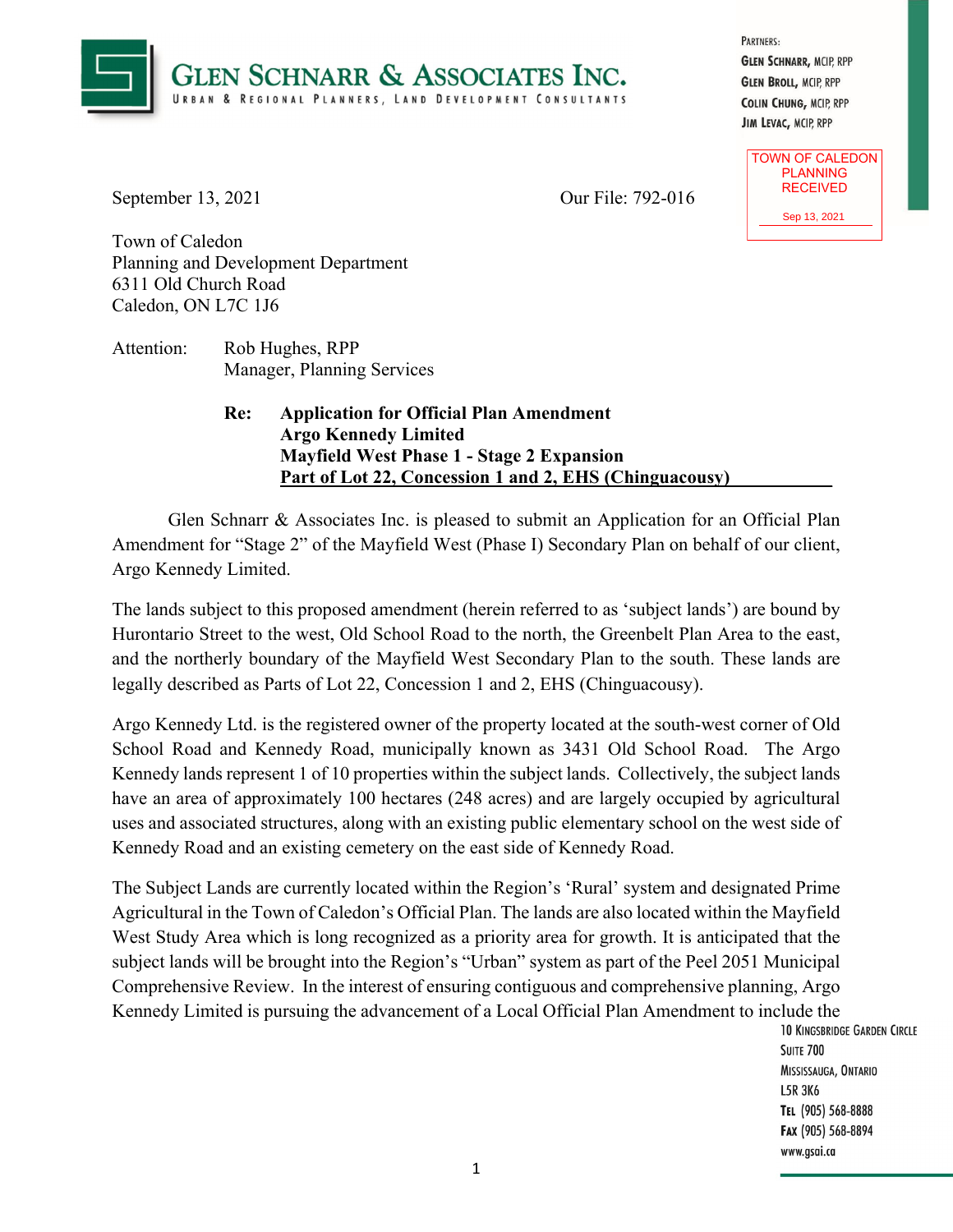

above-noted property and the surrounding lands (subject lands) into the Mayfield West Rural Service Centre and to re-designate the lands for urban land uses.

The Concept Plan in support of the proposed amendment comprises a total of 1,282 dwelling units containing a mix of low-, and medium-density housing forms and an internal public road network. The housing mix consists of 800 detached dwellings, 288 townhouse dwellings and 194 apartment units which are expected to generate a population estimate of approximately 3,850. The Concept plan contemplates four (4) parks and (4) stormwater management ponds of varying sizes. The existing Natural Heritage System (NHS) on the subject lands is proposed to be retained with appropriate buffers.

In support of the application, we have enclosed the following items in digital format:

- Development Concept Plan as prepared by Gerrard Design and dated April 29, 2021;
- Geotechnical Report as prepared by DS Consultants Ltd., dated August 26, 2021;
- Preliminary Hydrogeological Investigation as prepared by DS Consultants Ltd., dated August 26, 2021;
- Phase I ESA Reports, as prepared by DS Consultants Ltd., dated May 21, 2021 and July 15, 2021;
- Stage 1 Archaeological Assessment as prepared by The Archaeologists Inc. dated March 20, 2021;
- Cultural Heritage Survey Report as prepared by Unterman McPhail Associates, dated December 2007;
- Agricultural Impact Assessment as prepared by Colville Consulting Inc. date September 1, 2021;
- Functional Servicing Report, as prepared by David Schaeffer Engineering Ltd. dated August 2021;
- Traffic Impact Assessment, as prepared by BA Group dated September 2021;
- Environmental Noise Feasibility Study, as prepared by Valcoustics dated August 30, 2021;
- Comprehensive Environmental Impact Study and Management Plan as prepared by Beacon Environmental dated August 30, 2021;
- Financial Impact Study as prepared by Urban Metrics Inc., dated May 14, 2021;
- Planning Justification Report as prepared by Glen Schnarr & Associates Inc, dated September, 2021;
- Urban Design Brief as prepared by NAK Design Strategies dated September 2021;
- Architectural Design Guidelines as prepared by NAK Design Strategies, dated September 2021;
- Healthy Development Assessment as prepared by NAK Design Strategies;
- Draft Official Plan Amendment as prepared by Glen Schnarr & Associates Inc.;
- Signed DART Meeting Form; and
- Signed Acknowledgement of Public Information Form;